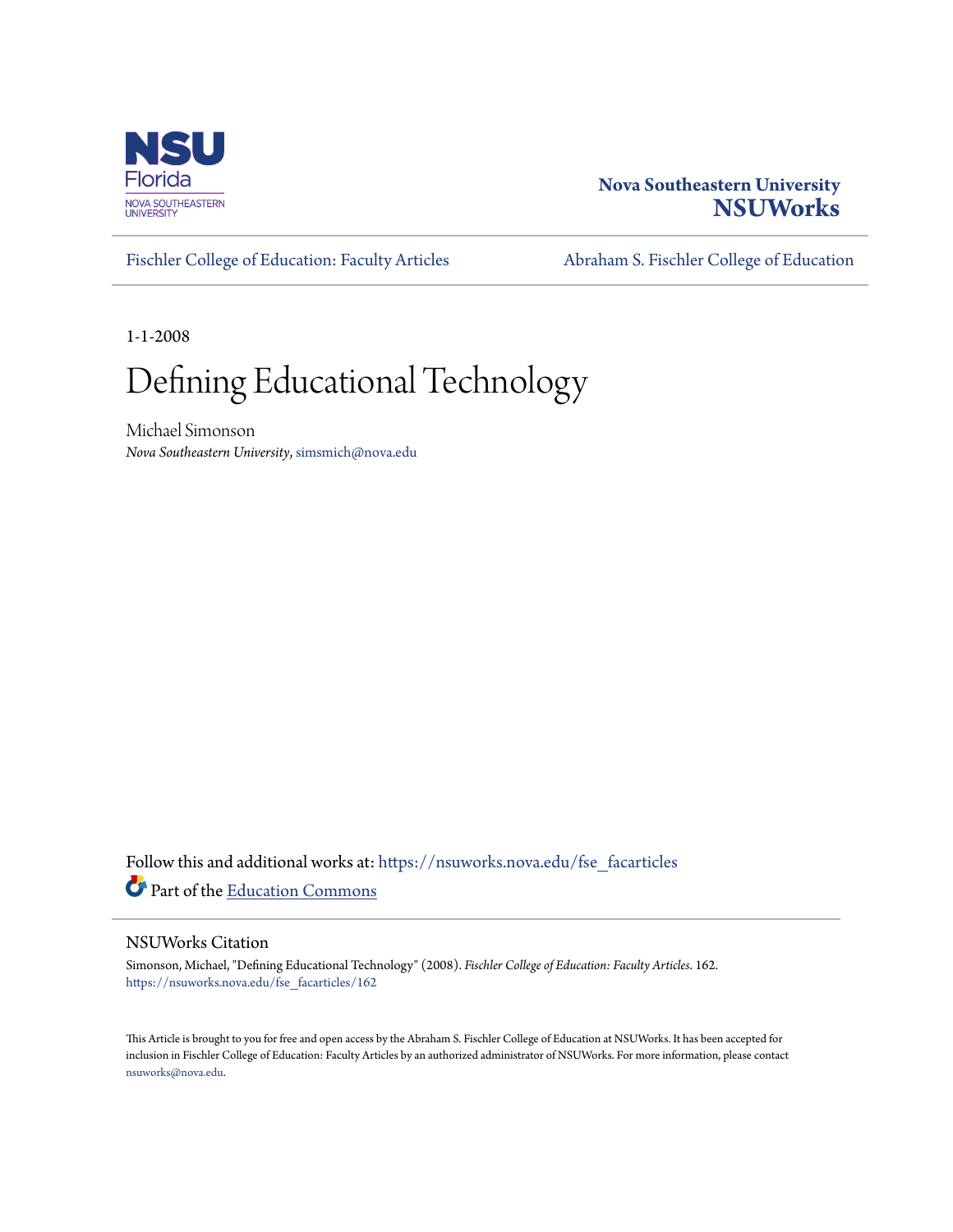## DEFINING EDUCATIONAL TECHNOLOGY

#### Michael Simonson

Co-Editor

Educational technology is the study and ethical practice of facilitating learning and improving performance by creating, using, and managing appropriate technological process and resources. (Januszewski & Molenda, 2008, p. 1)

After years of work, the Definitions and Terminology Committee of the Association for Educational Communications and Technology (AECT), has published its long-awaited redefinition of the field. Alan Januszewski, who spearheaded this committee effort, was joined by Michael Molenda in the publication of Educational Technology: A Definition with Commentary (2008) which replaces Instructional Technology: Definition and Glossary of Terms (1994). This book, with its definition and explanation contained in 12 chapters, is mustreading for anyone in educational technology, and should be on the reading list of those in distance education, also.

As might be expected, the new book and definition has generated considerable controversy. A number of leaders in the educational/ instructional technology field have weighed in on the new definition. As a matter of fact, a portion of the November-December, 2008 issue of *Educational Technology* magazine is dedicated to a critique of the new definition

and the book. This issue of Educational Technology is also a must-read.

Arguments about, and criticism of, the new definition focus on several issues—most notably the new emphasis on ethics and the diminished emphasis on the concept of systems and the systematic process. Denis Hlynka, in his column "Looking Ahead Looking Back," identifies several problems worthy of debate and discussion. First, he asks who this definition is for, and cites the book's assertion that the definition is for "students entering the graduate programs in the field." He considers this to be "wrong" (p. 49). Hlynka also is concerned with the words ethical and appropriate and the phrase improving performance in the definition. His last criticism is that there are not clear "exemplars" of the definition, something he considers to be essential.

The same issue of Educational Technology also has a column dealing with the new AECT definition written by the wandering philosopher of the field, Alex Romiszowski. His interesting comments about the definition address the concepts of process or product; of science, technology, and ethics; and of the use of the word educational instead of instructional. As always, Romiszowski's comments generate many questions worthy of thoughtful discussion.

The Quarterly Review of Distance Education, Volume 9(4), 2008, pp. vii–viii ISSN 1528-3518 Copyright © 2008 Information Age Publishing, Inc. All rights of reproduction in any form reserved.